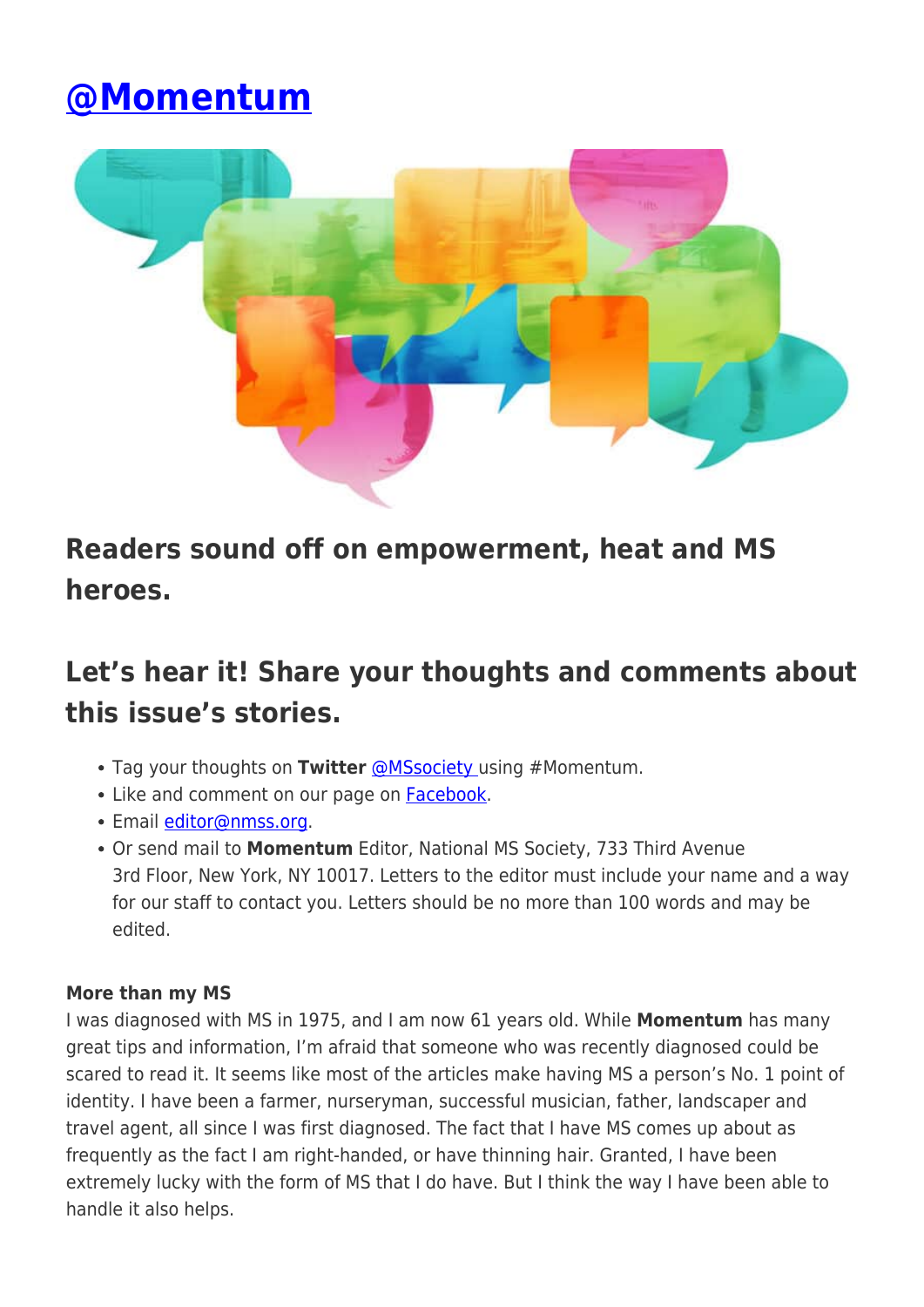I have found one thing to be true: By concentrating on what you can no longer do, you will never know what you CAN do! I have accepted the fact that I have this weird disease. I don't want it, I didn't ask for it, and there is no cure for it (yet), so I might as well make the best of it.

#### **Joe Bushue, Oregon**

# **The financial costs of MS**

Thank you, Society President [Cyndi] Zagieboylo, for all you do in the fight against MS, and thank you for eliciting opinions from those of us living with the disease as to what the Society's priorities should be (Forward, Summer 2014).

I was diagnosed with relapsing-remitting MS in 1994 at age 24. I transitioned to secondaryprogressive MS five to 10 years later. I've been a full-time wheelchair user for more than 10 years now, and have lost most of the use of my left arm. I'm starting to lose the ability to even sit up straight and worry that "bedridden" status may be in my not-too-distant future. I am a long-time Society volunteer and am, in fact, a member of the Society's Programs & Services Volunteer Hall of Fame. I still volunteer at the office once a week and at the Bike MS: City-to-Shore Ride, co-lead a self-help group and participate in Walk MS. (In my case it's roll MS!)

For me, there should be two main priorities. No. 1 is funding research to halt and reverse the disease. I think it is very realistic to think MS repair treatments are possible in the not-toodistant future. It would be a terrible shame if lack of funding for promising research were an obstacle to such treatments becoming a reality.

The second priority should be helping those living with MS deal with many of the very real financial burdens that come with this disease. This very day I have a contractor coming to evaluate converting my shower into a zero-entry accessible shower. I'm sure it's going to be expensive.

I probably have more resources than many in my health situation but still could use help paying for something like this. I imagine many living with MS go without things that could make their lives easier or, more importantly, safer, due to financial limitations. I'm just one person, but suspect many share my experiences and views.

#### **Fred Schwartz, New Jersey**

## **Beautiful art**

Thanks for the article by Elizabeth Jameson (["Beautiful brain](https://momentummagazineonline.com/beautiful-brain/)," Summer 2014); it made me smile, laugh and cry. After reading the article online, I visited her website to see more of her art. Her textile piece "Circuitbreaker Narrative" is my favorite. Having MS, that is what I feel like sometimes—that my brain is falling apart into pieces. Her work is so moving. I wish I had my MRIs turned into art.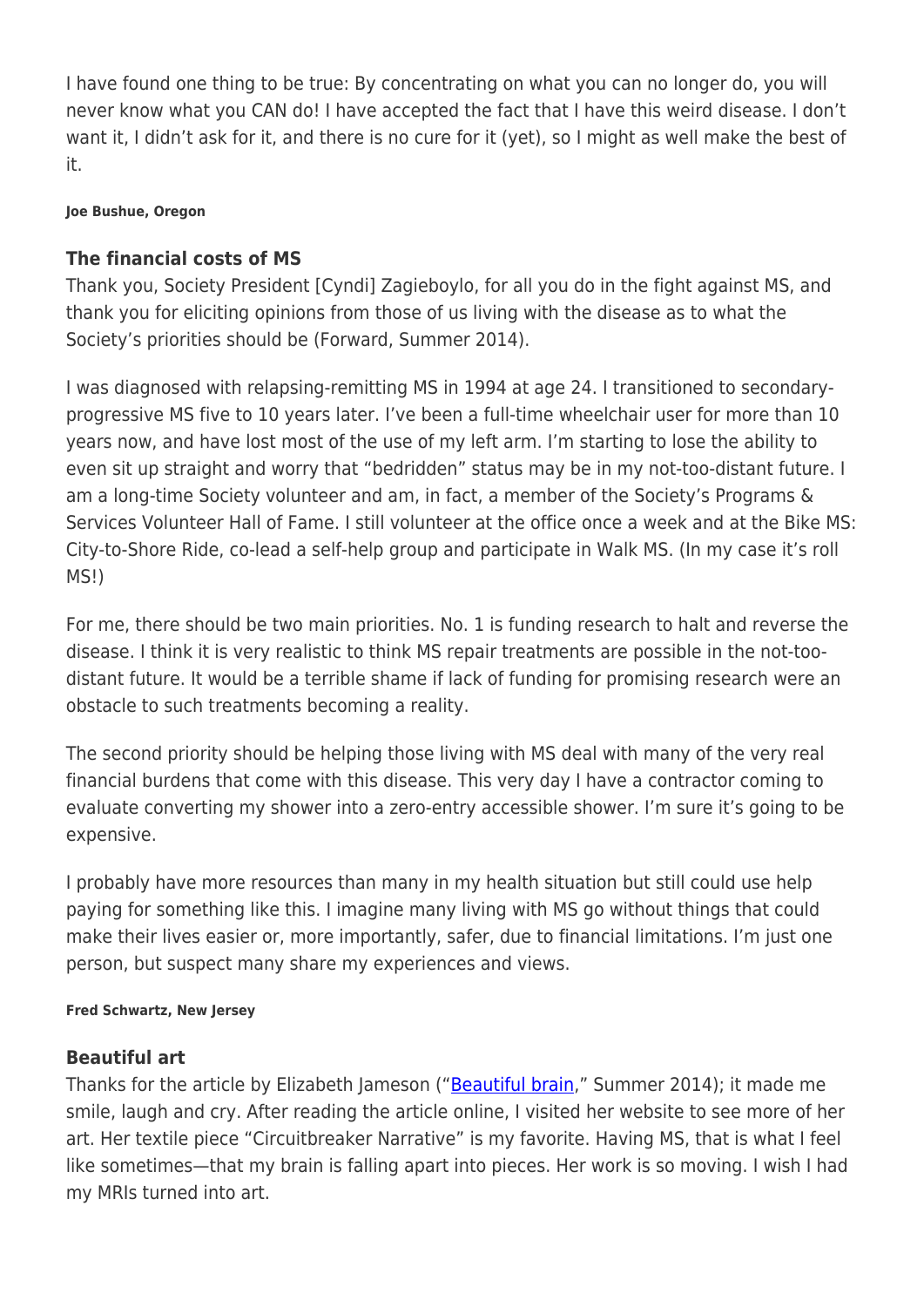## **Summer lovin'**

The entire Summer 2014 issue of **Momentum** resonated with me. I have such extreme trouble with heat. I have found each year is worse. When it is summer, I can be outside only a few minutes and I am wiped out. Thanks for the many suggestions about keeping cool. I have found that a slushy is perfect for me. It cools me right down from the inside out. Also, I am giving copies of your magazine to my stepchildren to help them understand why I am not able to do some things well, especially those related to heat, periodic limb movement disorder and cognitive issues. Best issue ever!

#### **Amber Callahan, Indiana**

# **More tips on beating the heat**

I was very pleased to read "Beating the Heat" (Summer 2014). I struggle with heat sensitivity and felt that this article provided the most thorough list of do's and don'ts that I have read thus far. That said, I wanted to add a couple more tips from my anecdotal experience:

- 1. I have found that not only do I need to seek out cool drinks, but more specifically, I must avoid hot foods and drinks. Even eating a hot soup in winter can greatly increase my MS fatigue and other MS symptoms.
- 2. I sometimes lower the temperature of my bath or shower to stay cool.
- 3. I try not to overeat. When I eat large quantities, I give my body a lot of work to do, which can make me feel warmer and more fatigued. Therefore, I spread out my meals over the course of the day so as not to tax my body all at once.

I am still struggling to learn the various triggers that impact my personal body heat, but what I would say to others is that if you have a doctor who you trust, discuss with him or her your personal hypotheses of what seems to heat you up. I have!

#### **Matt Friedman, New Jersey**

# **Cool and stylish**

In response to "Beating the Heat" (Summer 2014), I wanted to reach out to people who may not be comfortable wearing a cooling vest. I compete in barrel racing (a type of rodeo event) and it's sometimes very hard to go to a show when the temperatures and humidity are soaring! At a recent event, I did not want to wear a vest. I wear fancy shirts and I just wanted to look good at the show and not draw attention. But my good friend came into my trailer and said, "You better wear that vest or you'll get sick. Don't leave without it." I was able to fit the ice vest under my fancy show shirt and compete! Boo-Berry (my horse) and I did very well at the show and it proves that you can still be cool and look fantastic!

#### **Carolyn Richens, Maine**

**Woman of steel**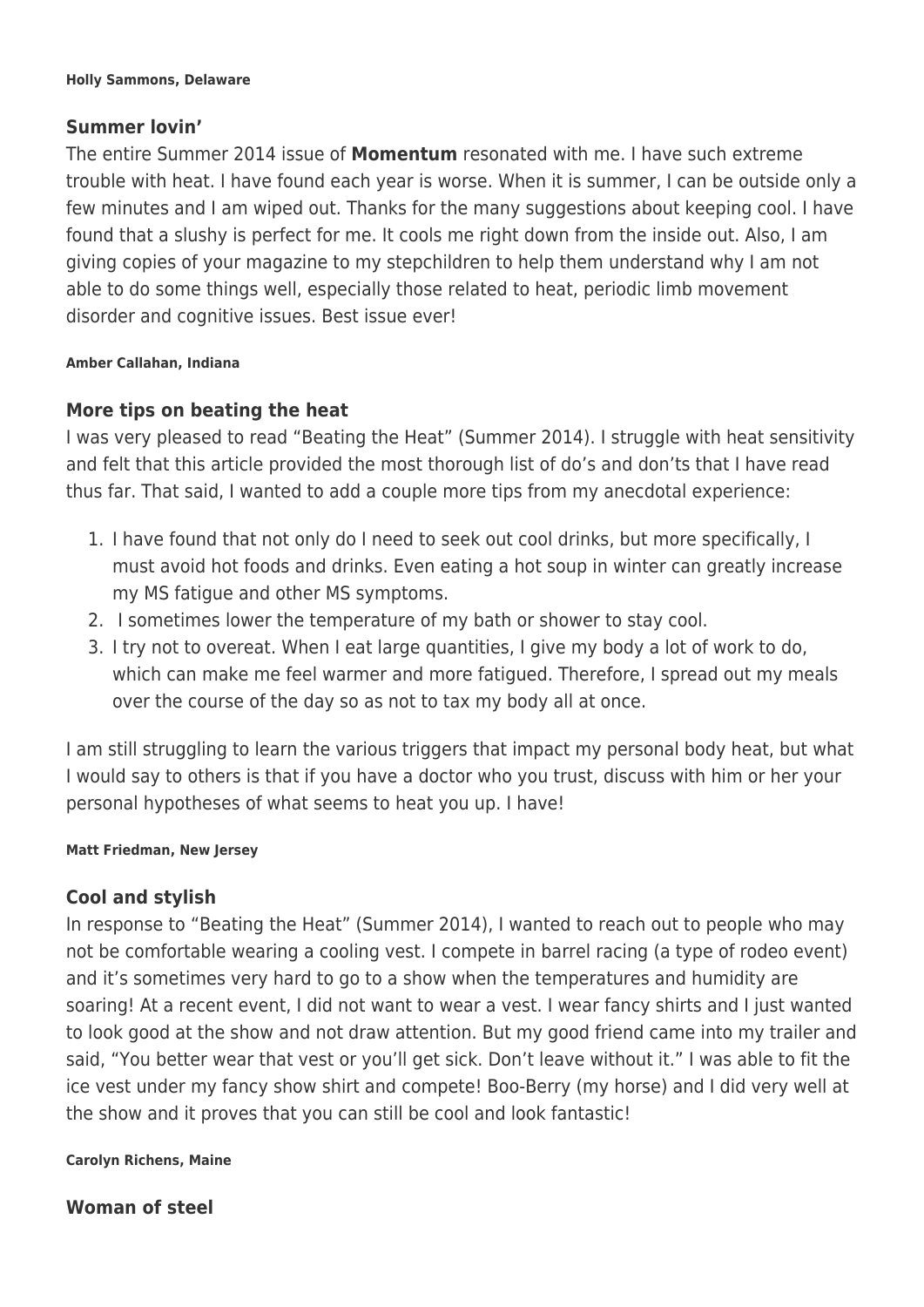Kudos to Ellen Robare for her ["Man of Steel"](https://momentummagazineonline.com/man-steel-heroes-ms/) article (Summer 2014). I appreciate her boldness, and now others may recognize that although someone with MS or other conditions might look good, it does not mean that they don't have daily challenges and obstacles.

#### **Patty Cyr, Arizona**

### **MS superheroes**

Thank you for publishing Ellen Robare's "Man of Steel" article in the Summer 2014 edition of **Momentum**. There is not a day that goes by since I have read that article that I don't think about it, and it makes me smile thinking someone understands exactly what I feel and how I am an "MS superhero" too.

I will be 36 in September, with 9-year-old twin girls and a loving husband of 15 years. I was diagnosed with MS in mid-February of this year, and I am still dealing with the diagnosis and what it means to my family. My father has MS as well, but he was diagnosed with it when I was 21, so I never experienced the disease while living in the same household or even nearby my family. I truly didn't understand the disease, and I still feel frustrated with the unpredictability aspect of it today.

I work full-time at a high school, along with getting my master's degree, balancing homework, activities, and emotions with my children, fitting in exercise routines, and supporting a husband who does travel because he is active duty. I have chosen to keep my MS diagnosis mostly private, but when I was battling a severe allergic reaction to one of the medicines, I did inform two of the people that I work closely with. Needless to say, they were surprised, and my boss said I made it look easy since it doesn't seem to affect my work effort or priorities with my children. I was flattered, but then I felt guilty, like I was doing a disservice to others with MS. I struggled with the thought that maybe my boss would think this disease is not serious or a daily struggle for me. I guess she wouldn't know what it is like to hear her children cry hysterically over missed family trips from mommy being sick, or dad needing to help mommy up the stairs of a house that has way too many stairs.

My husband and I hear the same stories as Ellen relates in her article about someone who has MS and is doing fine, and I find it aggravating at times, almost dismissive of every struggle. I want my children and others to see me as a fighter without undermining the daily struggle MS can be or using it as a crutch to not fight harder. I have been able to successfully hide the side effects of the medicines and disease symptoms from others, but not from my children and husband. I feel terrible when they tell my husband that mommy is sick again in the bathroom or mommy is having trouble today. I have always prided myself on being super independent, like when my husband left to help others with Hurricane Katrina, and I took care of our then 4-month-old twin girls alone without missing a beat. I want to make sure my girls see that attribute in me. I want them to get up when they fall down, and I remind them daily that they can, because I do. When I struggled with my vision while taking an online graduate course, and I couldn't drive for several months, I hid it from others. I got an "A" in the class because, like Ellen said, we are "tough as nails." Thank you for reminding me that we are all